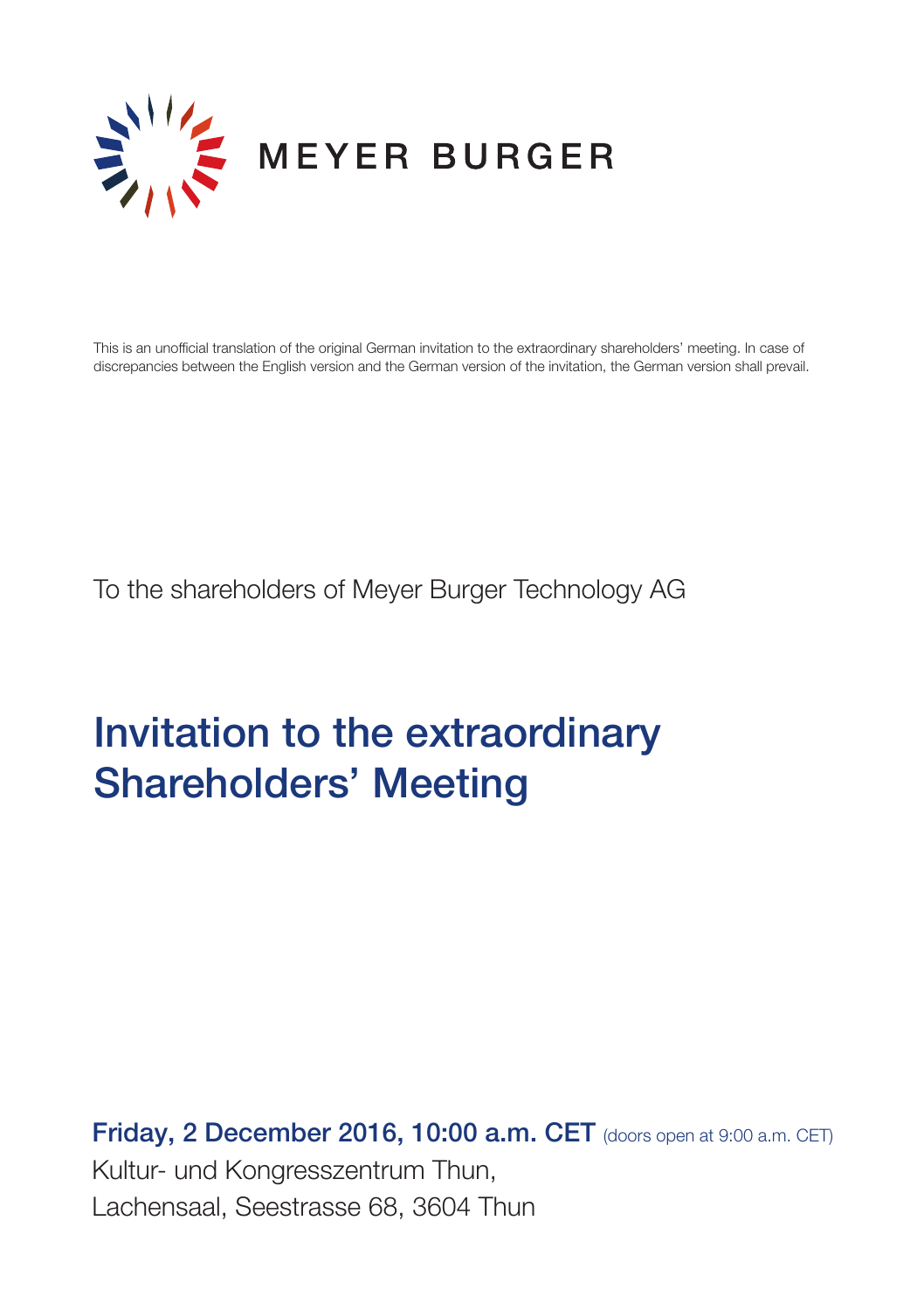

This invitation is not intended for distribution, publication or passing on, directly or indirectly, in, into or to the United States, Canada, Australia or Japan. It does not constitute an offer for a sale of securities in the United States, Canada, Australia or Japan. The shares referred to in this invitation have not been registered (and will not be registered in the future) in the required form under the US Securities Act of 1933 (the "Securities Act"). Without a previous registration they may only be sold or offered for sale pursuant to an exemption of the Securities Act. The shares are not offered to the public in the US.

# **Background**

In response to the challenging market environment in the solar industry since mid-2011, especially with regards to wafer, solar cell and solar module manufacturers, the board of directors and the management of Meyer Burger Technology AG (Company) have taken comprehensive operational measures in order to continuously optimize the cost structure of the corporation. Additionally, comprehensive financial measures are necessary to ensure the long-term and sustainable profitability of the Meyer Burger Group and, on the other hand, to prevent potential financial distress due to future refinancing needs, whereas, in the short-term, the repayment of the CHF 130,000,000 5% straight bonds due 24 May 2017 is in the focus of the planned recapitalization. We also refer to the press release of 11 November 2016 (available under: http://www.meyerburger.com/en/media/ad-hoc-commercial-news/).

The planned recapitalization programme essentially consists of three elements: one or several capital increases of the Company to generate gross proceeds in the amount of at least CHF 160 million, an amendment of the terms of the outstanding CHF 100 million 4% convertible bonds due on 24 September 2020 (Convertible Bond 2020) by a resolution of the meeting of the bondholders (Bondholders' Meeting) and an extension by three years of the terms of the bank credit facilities of the Company of CHF 60 million (guarantee facility) and CHF 30 million (mortgage-secured loan).

The existing shareholders will be granted pre-emptive rights in proportion to their existing shareholdings. The shareholders' meeting will be informed by the board of directors of the final proposed amount of shares to be newly issued on the day of the extraordinary shareholders' meeting at the latest.

The capital increase will be subject to the condition that a majority of at least two-thirds of the total outstanding nominal amount of the Convertible Bond 2020 approves the amendment of the terms of the Convertible Bond 2020.

Regarding the amendments of the terms of the Convertible Bond 2020, the Company proposes to the Bondholders' Meeting, which is expected to take place on 25 November 2016, a waiver of the right of the bondholders to request an early repayment of their bonds under the Convertible Bond 2020 at their nominal value (plus accrued interest) (Investor Put) in September 2018. In return, the interest amount is proposed to be increased from currently 4.0% p.a. up to 5.5% p.a. (retroactively as of 24 September 2016). In addition, the conversion price is proposed to be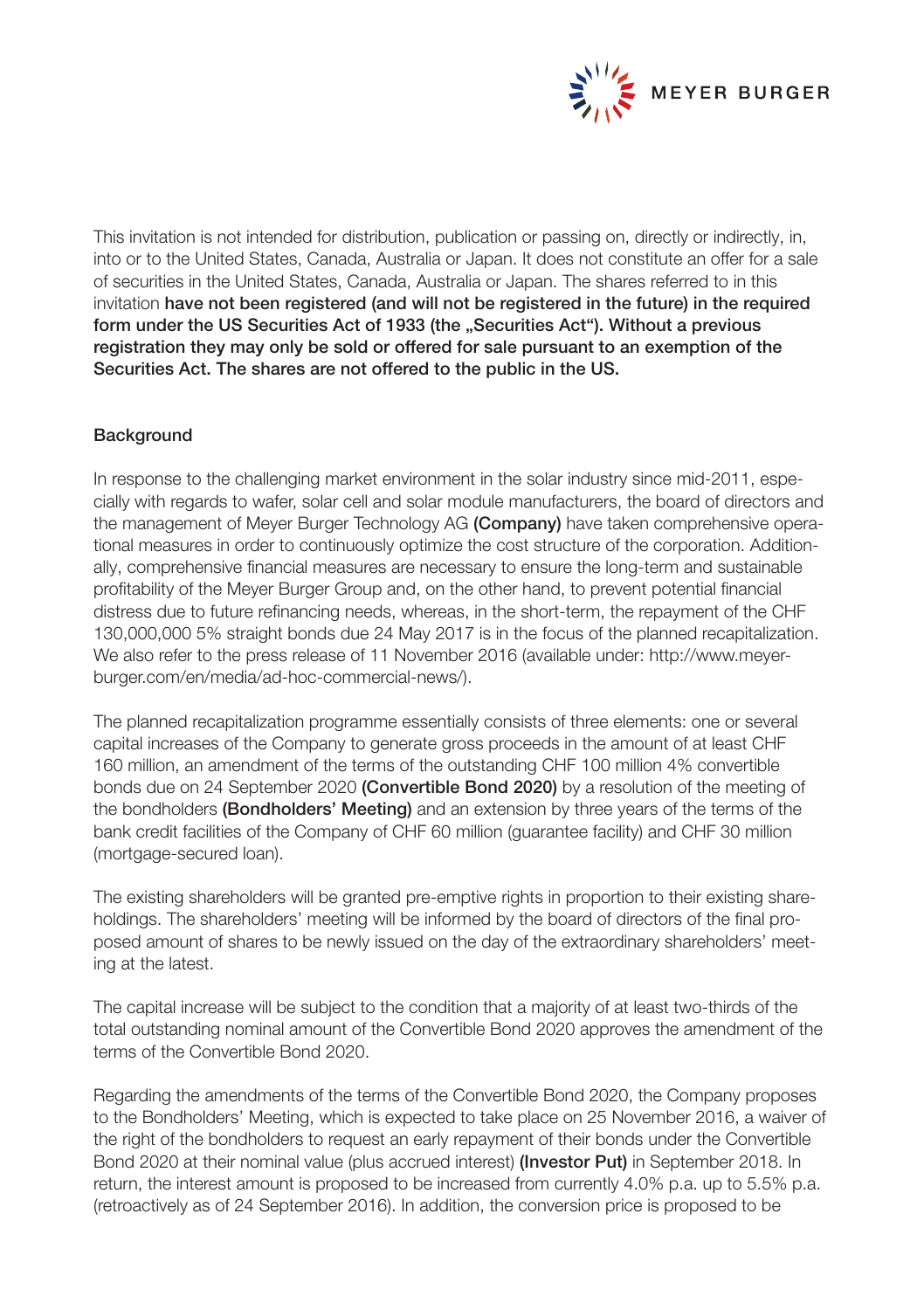

reduced so that it is 25% above the average of the daily volume-weighted average prices (VWAPs) of the Meyer Burger shares over a period of twenty trading days (expected to start on 3 January 2017) but at least 25% above the offer price of the new shares as determined by the board of directors of the Company to be issued in the ordinary capital increase and not more than 25% above a maximum price which shall be determined depending on a theoretical value of the Meyer Burger share ex pre-emptive right and on the offer price. As a result, the conversion price of currently CHF 11.39 per Meyer Burger share will be significantly reduced so that the implied option value of the Convertible Bond 2020 and the conversion probability will increase. The effectiveness of the amended conversion conditions is, inter alia, subject to the approval of at least two-thirds of the total outstanding nominal amount of the bonds as well as the approval of the resolutions of the Bondholders' Meeting by the High Court of the Canton of Berne.

The implementation of the reduction of the conversion price requires an increase of the conditional capital of the Company. As the final amount of the new conversion price depends on the future share price of the Company during a reference period, the maximum amount of shares required under the conditional capital for covering the conversion rights under the amended terms of Convertible Bond 2020 cannot be determined yet. Therefore, the board of directors proposes to announce the final amount of the conditional capital on the day of the extraordinary shareholders' meeting at the latest.

The existing authorized share capital shall also be increased. The authorized capital was created to ensure the capability to implement new strategic projects or to allow for a participation of strategic partners. To maintain this flexibility after the completion of the ordinary capital increase and to reflect the new capital structure of the Company, after implementation of the envisaged capital increase the board of directors proposes to the shareholders' meeting to increase the existing authorized capital. The increased authorized capital is expected to amount to approx. 15% of the future ordinary share capital.

The third element of the recapitalization programme, the extension by three years of the bank credit facilities of the Company of CHF 60 million (guarantee facility) and CHF 30 million (mortgage-secured loan) has been in principle committed by a banking syndicate. However, the extension is, inter alia, subject to the approval of the proposed ordinary capital increase by the extraordinary shareholders' meeting.

Thus, the planned recapitalization program can only be successfully implemented if the extraordinary shareholders' meeting approves the proposed capital increase and if the bondholders agree to the waiver of the Investor Put. If the extraordinary shareholders' meeting does not agree to the proposed capital increase, or if the required majority of the bondholders reject the amendment of the terms of the Convertible Bond 2020, the Company cannot exclude that it fails to be able to repay the straight bond due in May 2017.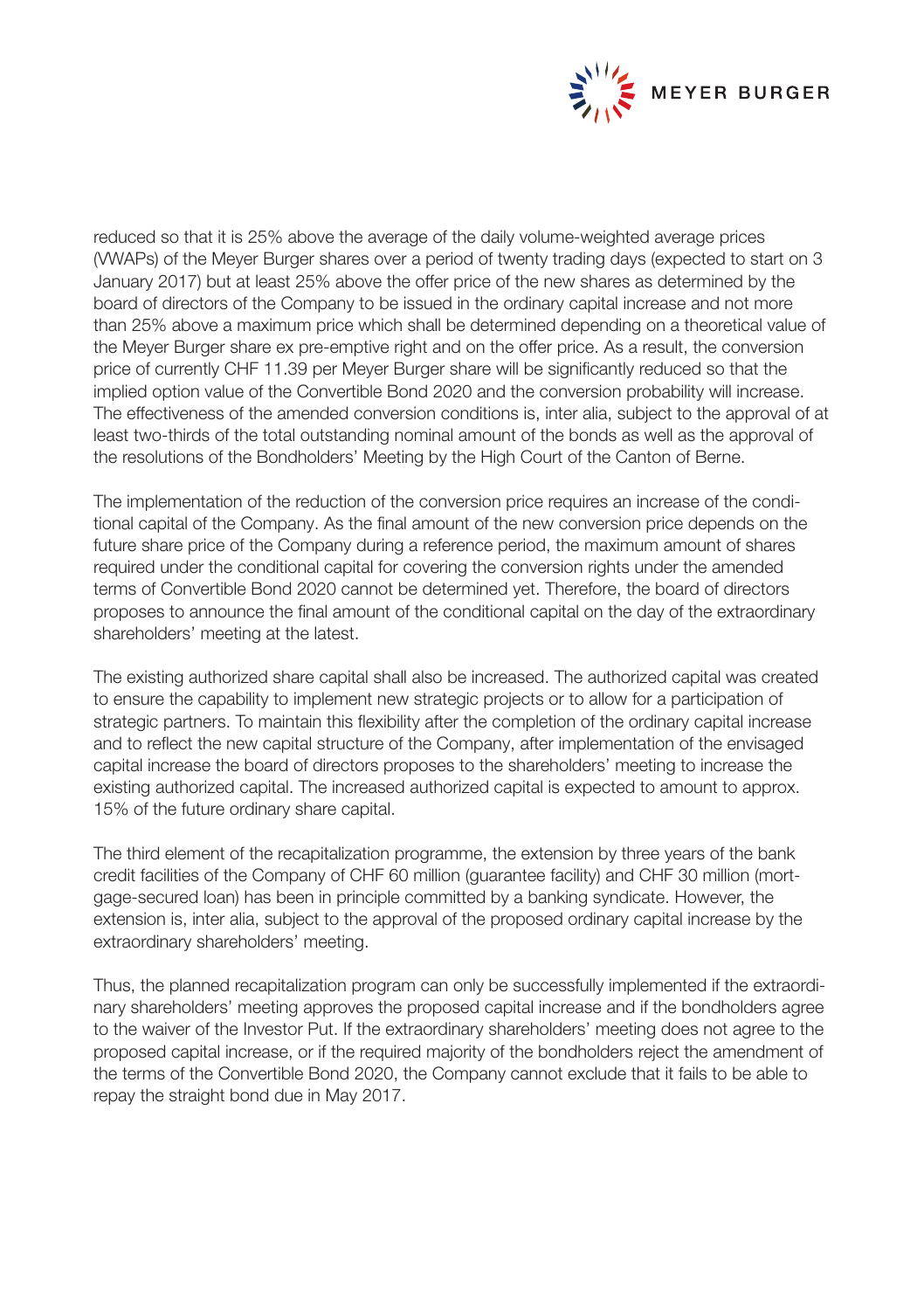

# Agenda items and Motions of the Board of Directors

### 1. Ordinary Capital Increase (conditional resolution)

Motion of the board of directors: Increase of the share capital from CHF 4,568,518 by up to CHF 160,000,000 to a maximum amount of CHF 164,568,518 pursuant to the following provisions:

- 1. a) Total nominal value by which the share capital is to be increased: maximum of CHF 160,000,000.
	- b) Amount of the contributions to be performed thereon: CHF 0.05 per registered share.
- 2. a) Number, nominal value and type of the new shares: maximum of 3,200,000,000 registered shares with a nominal value of CHF 0.05 each,

 provided that the board of directors will inform the shareholders on the day of the extraordinary shareholders' meeting at the latest about the total nominal value of the proposed capital increase and the final amount of shares proposed to be issued, which will depend on the offer price of the new shares.

- b) Preferential rights of individual classes of shares: none.
- 3. a) Issue price and offer price: The board of directors is authorized to determine the issue price and the offer price.
	- b) Beginning of dividend entitlement: 1 January 2016.
- 4. Type of contributions: The contributions are to be made in cash.
- 5. Acquisition of assets (including intended acquisition of assets): none.
- 6. Special benefits: none.
- 7. Any restriction on the registration of the new shares: the new registered shares are subject to the registration restriction as set forth in article 4 of the articles of association.
- 8. Restriction on or withdrawal of the pre-emptive rights and allocation of the pre-emptive rights which are not exercised or withdrawn: The pre-emptive rights are neither restricted nor withdrawn. The board of directors is authorized to allocate the pre-emptive rights not or not fully exercised in the interest of the Company.
- 9. Conditions for the exercise of contractually acquired pre-emptive rights: none.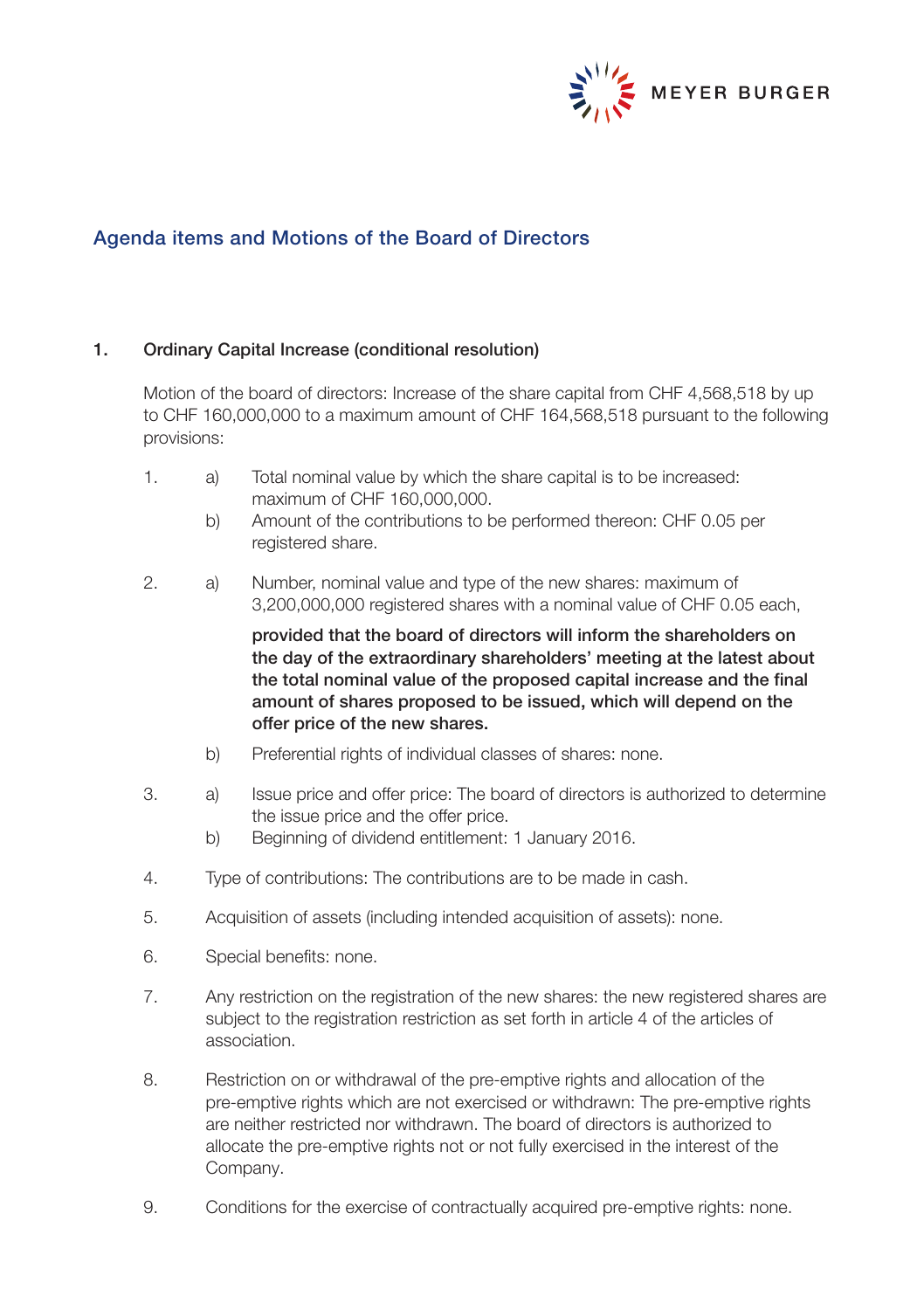

This resolution is conditional and becomes effective only if the following conditions are cumulatively fulfilled: (i) the extraordinary shareholders' meeting approved the motion under item 2 (Amendments of the Articles of Association: Increase of Conditional Capital – Conversion Rights and/or Option Rights), (ii) a majority of at least two-thirds of the total outstanding nominal amount of the CHF 100,000,000 4% Convertible Bond due on 24 September 2020 (Convertible Bond 2020) has approved the amendments of the terms as proposed by the board of directors and (iii) availability of a written confirmation of the lending banks and the Company that amended and restated agreements regarding bank credit facilities of CHF 60 million (guarantee facility) and CHF 30 million (mortgage-secured loan) have been signed, extending the term of each of the bank credit facilities by three years.

# 2. Amendments of the Articles of Association: Increase of Conditional Capital – Conversion Rights and/or Option Rights (conditional resolution)

Article 3c of the Articles of Association today provides for conditional capital in the amount of CHF 440,000 for the issuance of a maximum of 8,800,000 fully paid-in registered shares with a nominal value of CHF 0.05 each, by exercising conversion and/or option rights which are granted in connection with convertible bonds, option bonds or other financial market instruments of the Company or affiliated companies.

If the required majority of the bondholders of the Convertible Bond 2020 approves the motions of the board of directors for the amendment of the terms of the bond, an increase of the existing conditional capital is required to cover the conversion rights under the Convertible Bond 2020 with shares.

As the final amount of the new conversion price depends on the future share price of the Company during a reference period, the maximum amount of shares under the conditional capital required for covering the conversion rights under the amended terms of Convertible Bond 2020 cannot be determined yet. Therefore, the board of directors proposes to increase the conditional capital to the legally permissible maximum amount. The legally permissible maximum amount is equal to 50% of the issued ordinary share capital and, depends on the amount of new shares issued under agenda item 1.

The board of directors, therefore, proposes to increase the conditional capital – for exercising of conversion and/or option rights – up to CHF 82,252,260.40 by issuing up to 1,645,045,208 fully paid-in registered shares with a nominal value of CHF 0.05 each to provide for the conversion of convertible and / or option rights, **provided that the board** of directors will inform the shareholders on the day of the extraordinary shareholders' meeting at the latest about the total nominal value of the proposed conditional capital increase and the amount of shares proposed to be issued under the conditional capital.

The board of directors shall continue to be entitled pursuant to article 3c paragraph 4 of the Articles of Association to restrict or exclude the advance subscription rights of the shareholders provided that (1) the financing instruments with conversion rights and/or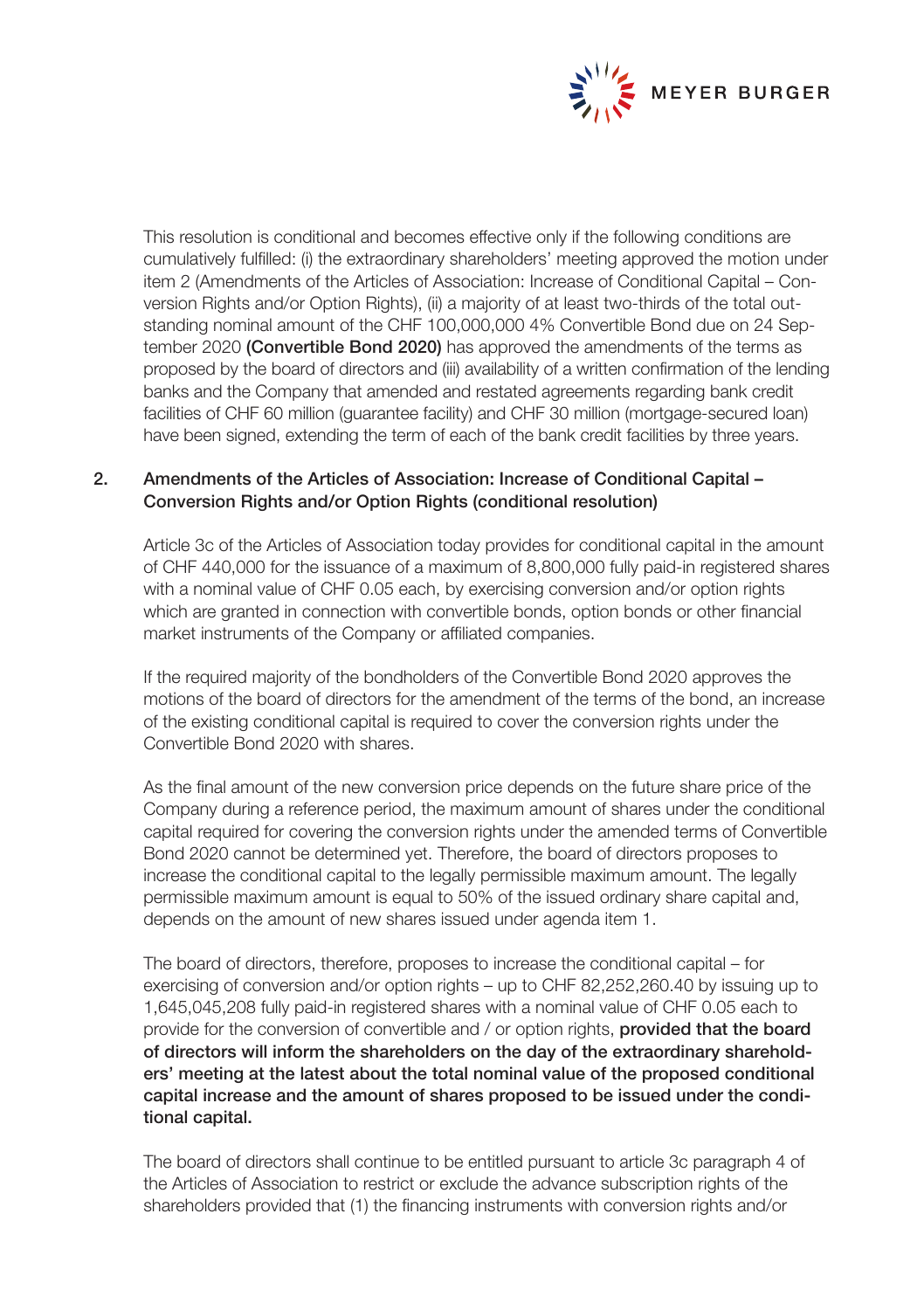

option rights are issued in connection with financing or refinancing of the acquisition of enterprises, divisions thereof, participations or of newlyplanned investments or (2) an issue by firm underwriting through a bank or a banking syndicate followed by a public offer, thereby excluding the advance subscription rights, seems to be the best way of issue at that point in time, in particular with respect to the terms and conditions of the issue or the timeline of the transaction.

Motion of the board of directors: Increase of conditional capital and amendment of article 3c paragraph 1 of the Articles of Association as follows:

## *"Art. 3c: Conditional Capital*

*The share capital of the company, with exclusion of pre-emptive rights of shareholders, shall be increased by a maximum aggregate amount of CHF 82,252,260.40 through the issuance of a maximum of 1,645,045,208 registered shares, which shall be fully paid-in, with a nominal value of CHF 0.05 each, by exercising conversion and/or option rights which are granted in connection with convertible bonds, option bonds or other financial market instruments of the Company or affiliated companies."*

Paragraphs 2, 3, 4 and 5 shall remain unchanged.

This resolution is conditional and becomes effective only if the following conditions are cumulatively fulfilled: (i) the extraordinary shareholders' meeting approved the motion under item 1 *(Ordinary Capital Increase)* and (ii) a majority of at least two-thirds of the total outstanding nominal amount of the Convertible Bond 2020 has approved the amendments of the terms as proposed by the board of directors and (iii) availability of a written confirmation of the lending banks and the Company that amended and restated agreements regarding bank credit facilities of CHF 60 million (guarantee facility) and CHF 30 million (mortgage-secured loan) have been signed, extending the term of each of the bank credit facilities by three years.

### 3. Amendments of the Articles of Association: Increase of the Authorized Capital

Article 3a of the Articles of Association provides for an authorized capital in the amount of CHF 240,000 (4,800,000 fully paid-in registered shares). The authorized capital was created to ensure the capability to implement new strategic projects or to allow for a participation of strategic partners. To maintain this flexibility after the completion of the ordinary capital increase and to reflect the new capital structure of the Company, the board of directors proposes to the shareholders' meeting to increase the existing authorized capital up to a maximum amount of CHF 25,000,000 by the issuance of up to 500,000,000 fully paid-in registered shares with a nominal value of CHF 0.05 each. Increases by a firm underwriting is permitted. The motion aims at adjusting the amount of the authorized capital to the amount of share capital after implementation of the envisaged capital increase. The new authorized capital shall amount to approximately 15% of the future share capital.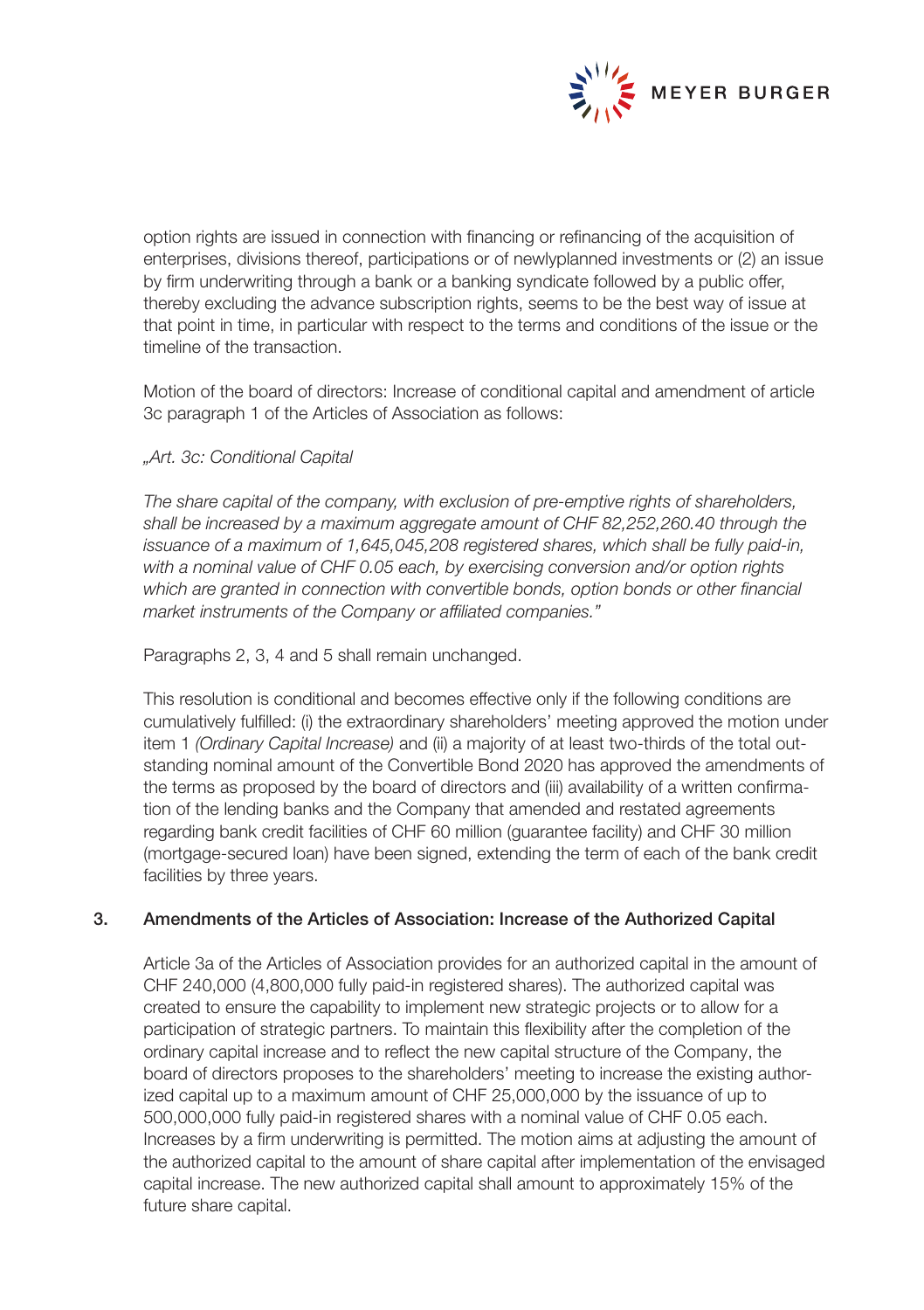

The board of directors will inform the shareholders on the day of the extraordinary shareholders' meeting at the latest about the total nominal value of the proposed authorized capital increase and the amount of shares proposed to be issued under the authorized capital. The board of directors shall be authorized to effect a possible capital increase out of the authorized capital until 2 December 2018. The offer price shall be determined by the board of directors.

Motion of the board of directors: Increase of existing authorized capital and replacement of article 3a of the Articles of Association as follows:

*"Art. 3a: Authorized Capital* 

*The Board of Directors is authorized, at any time until 2 December 2018, to increase the share capital by a maximum aggregate amount of CHF 25,000,000 through the issuance of a maximum of 500,000,000 fully paid-in registered shares with a nominal value of CHF 0.05 each.*

*The Board of Directors is entitled (including in the case of a public offer for shares of the company) to restrict or exclude the subscription rights of the shareholders and allocate them to third parties, if the new shares are to be used (1) for the acquisition of enterprises, parts of enterprises, participations or new investment plans or in case of a placement of shares for the financing or refinancing of such transactions, (2) for the purpose of the participation of strategic partners or for the purpose of broadening the shareholder constituency in certain investment markets or (3) for the rapid and flexible creation of equity capital through a placement of shares, which would only be possible with difficulties with subscription rights.*

*The capital increase may occur by means of underwriting and/or partial increases. The Board of Directors is entitled to set the issue price of the shares, the type of contribution and the date of entitlement to dividends. Upon acquisition, the new registered shares are subject to limitations for registration in the share register in accordance with Article 4 of the Articles of Association."*

### Voting right

Shareholders who are registered on 18 November 2016 (record date) in the share register are entitled to vote. Between 18 November 2016 and the day following the extraordinary shareholders' meeting to be held on 2 December 2016, no entries will be made into the share register.

# **Documents**

The consolidated financial statements of the Meyer Burger Group and the statutory financial statements of the Company as of 30 September 2016 are available for download on the Company's website (www.meyerburger.com) under "Investor Relations – Reports & Publications". Direct link: http://www.meyerburger.com/en/investor-relations/financial-reports-publications/.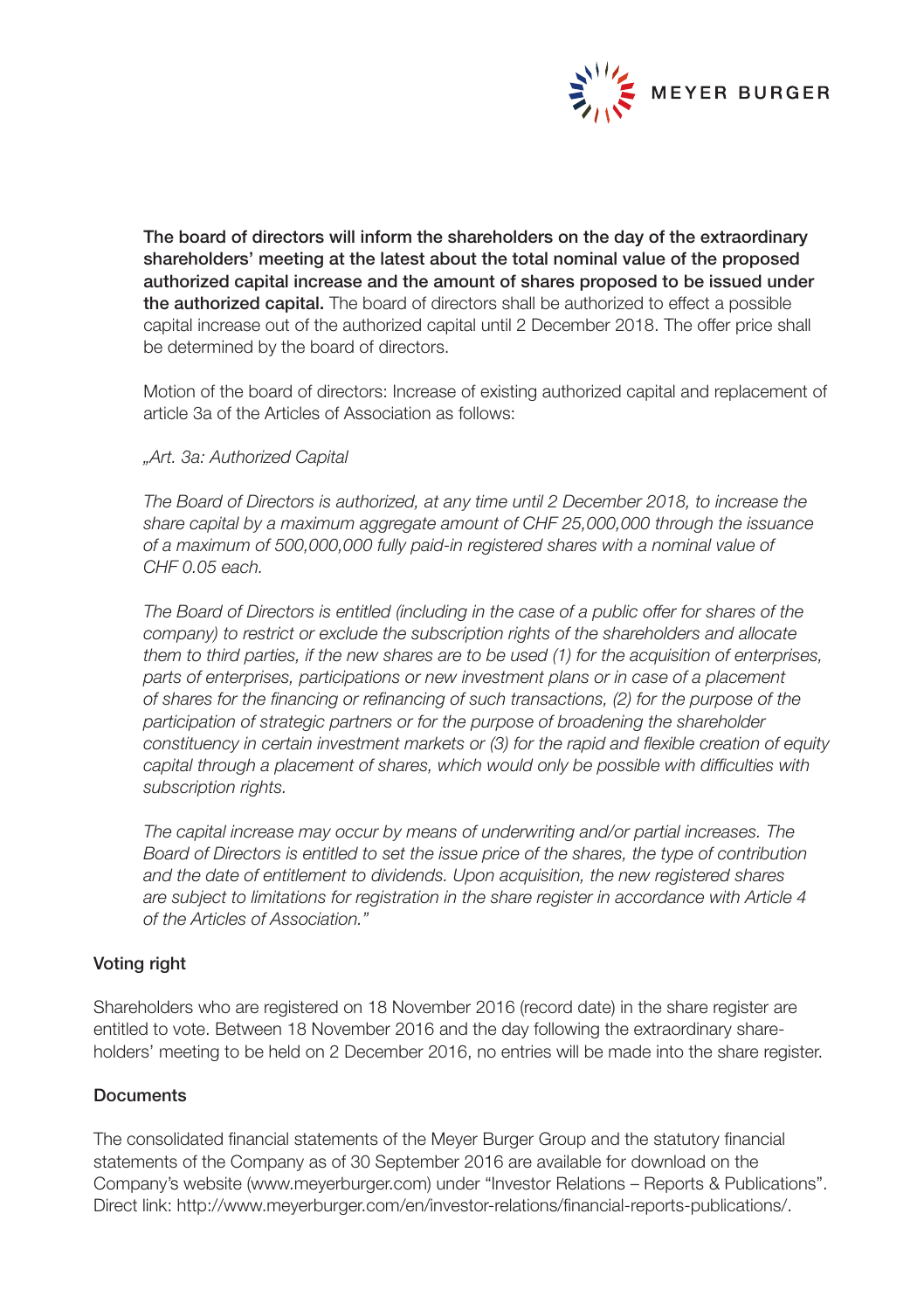

#### Invitation, registration and admission cards

Shareholders who are registered in the share register on 11 as well as on 18 November 2016 will directly receive the invitation to the shareholders' meeting by mail. The shareholders are kindly requested to return the enclosed registration form by 28 November 2016, if they wish to participate at the shareholders' meeting.

After returning the registration form to the Company the shareholders of Meyer Burger Technology AG will receive the admission card and the voting material.

#### Granting of proxies

Shareholders who are not able to attend the shareholders' meeting may be represented by another shareholder, a third person or Mr lic. iur. André Weber, Attorney at Law, Kappelergasse 11, 8001 Zurich, as the independent proxy as set forth in article 689c of the Swiss Code of Obligations.

In such cases, the proxy on the reverse side of the registration form has to be completed and returned to the authorized representative. By signing the registration form, the independent proxy is authorized to vote in favour of the proposals of the board of directors unless deviating written instructions have been given. This also applies if the extraordinary shareholders' meeting votes on motions which have not been included in the invitation. In case of compelling reasons, the independent proxy has the right of substitution to a third person.

## Electronic remote voting through electronic authorisations and instructions to the independent proxy

The necessary login-data for the electronic remote voting at the extraordinary shareholders' meeting is enclosed in this invitation. Authorisations and instructions can be issued electronically by 30 November 2016 at 10:00 p.m. CET at the latest.

Gwatt/Thun, 11 November 2016 **Meyer Burger Technology AG** 

On behalf of the Board of Directors: Peter M. Wagner, Chairman

Meyer Burger Technology AG Schorenstrasse 39 CH-3645 Gwatt/Thun Phone: +41 (0)33 221 28 00 Fax: +41 (0)33 221 28 08 mbtinfo@meyerburger.com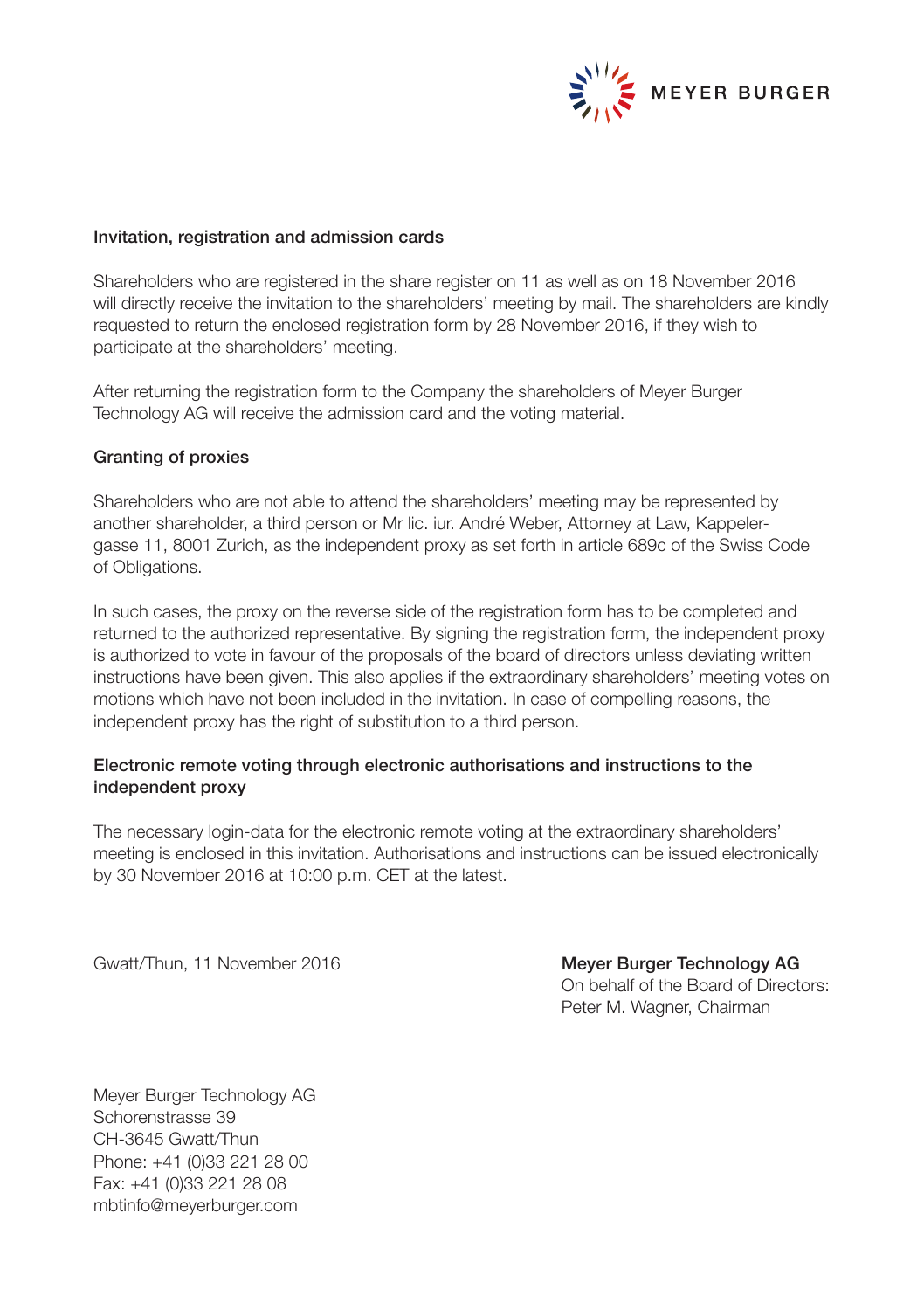

# Information on the ordinary capital increase

The board of directors of Meyer Burger Technology AG proposes, inter alia, to the extraordinary shareholders' meeting of shareholders on 2 December 2016 a capital increase through the issuance of up to 3,200,000,000 new registered shares. As a result, the equity base of the Company is sustainably strengthened and the repayment of the CHF 130 million straight bonds, due on 24 May 2017, is secured.

Shareholders will be allocated one tradable pre-emptive right per existing share held by them on a given record date (which is expected to be on 6 December 2016 after close of trading). Holders of pre-emptive rights will be entitled to purchase new shares at the offer price based on the subscription ratio. The final conditions of the capital increase (particularly the subscription ratio and the offer price for the newly issued shares) are expected to be published on 2 December 2016 (before 7.30 a.m. CET).

Subject to certain restrictions under local law applicable to shareholders, the shareholders are entitled to exercise all or a part of their pre-emptive rights for the purchase of new shares. The pre-emptive rights can be traded on SIX Swiss Exchange presumably from 7 until 13 December 2016. The exercise period of the pre-emptive rights will prospectively run from 7 December 2016 until 15 December 2016, 12.00 noon CET.

Shareholders who are entitled to subscribe for new shares will be notified of the allocation and the exercise of the pre-emptive rights by their custodian bank (expected to start on 2 December 2016).

The exercise of pre-emptive rights is irrevocable and may not be rescinded, cancelled or modified. Pre-emptive rights that have not been duly exercised by the end of the rights exercise period will expire without the right to any compensation. New shares in respect of pre-emptive rights which have not been exercised will be sold in the market or placed with new investors.

Delivery of the new shares will be effected against payment of the offer price through the custodian bank of the shareholders. The settlement date is expected to be 19 December 2016.

The first day of trading of the new shares on SIX Swiss Exchange is expected to be on 16 December 2016.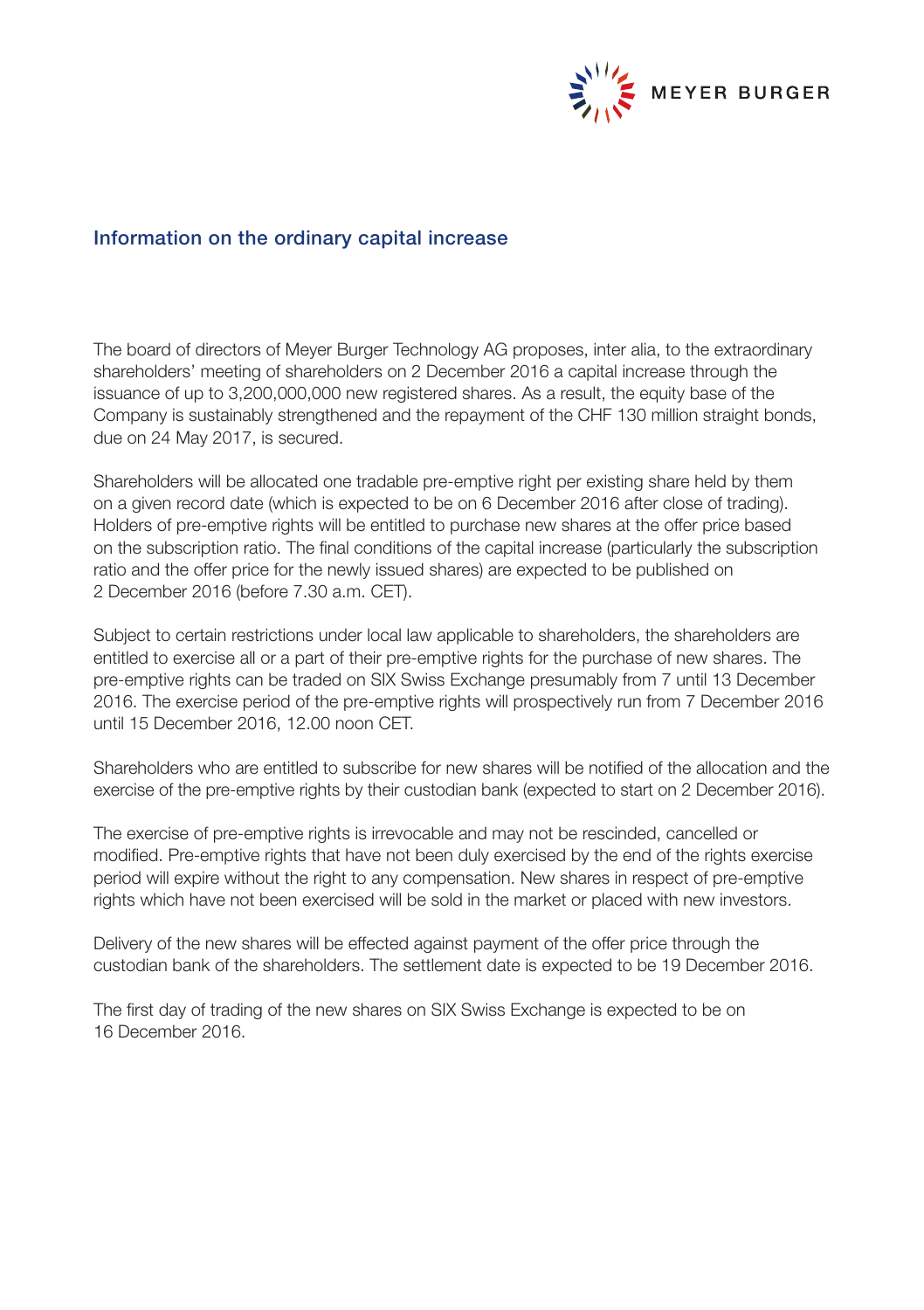

# Expected timetable of the ordinary capital increase

| When       | What                                                                                                                                                                                                                                                                                                                                                                                                                                                                                  |
|------------|---------------------------------------------------------------------------------------------------------------------------------------------------------------------------------------------------------------------------------------------------------------------------------------------------------------------------------------------------------------------------------------------------------------------------------------------------------------------------------------|
| 02.12.2016 | Before 7:30 a.m. CET: press release regarding the final conditions of the<br>٠<br>capital increase (in particular subscription ratio and offer price of the new<br>shares in connection with the ordinary capital increase)<br>10:00 a.m. CET: extraordinary general meeting of shareholders of Meyer<br>٠<br>Burger Technology AG<br>Following the extraordinary general meeting: press release regarding the<br>$\bullet$<br>resolutions of the extraordinary shareholders' meeting |
| 06.12.2016 | After close of trading on SIX Swiss Exchange: Record date for determination<br>of existing shareholders for the entitlement of subscription rights.<br>Shareholders that acquire shares after the record date will acquire shares<br>without entitlement to subscription rights                                                                                                                                                                                                       |
| 07.12.2016 | Start of trading in subscription rights and start of the rights exercise period                                                                                                                                                                                                                                                                                                                                                                                                       |
| 13.12.2016 | End of rights trading period                                                                                                                                                                                                                                                                                                                                                                                                                                                          |
| 15.12.2016 | 12:00 noon CET: end of rights exercise period<br>٠<br>After close of trading on SIX Swiss Exchange: press release regarding the<br>٠<br>number of exercised subscription rights                                                                                                                                                                                                                                                                                                       |
| 16.12.2016 | First day of trading in the new shares                                                                                                                                                                                                                                                                                                                                                                                                                                                |
| 19.12.2016 | Settlement and delivery of the new shares against payment of the offer price                                                                                                                                                                                                                                                                                                                                                                                                          |